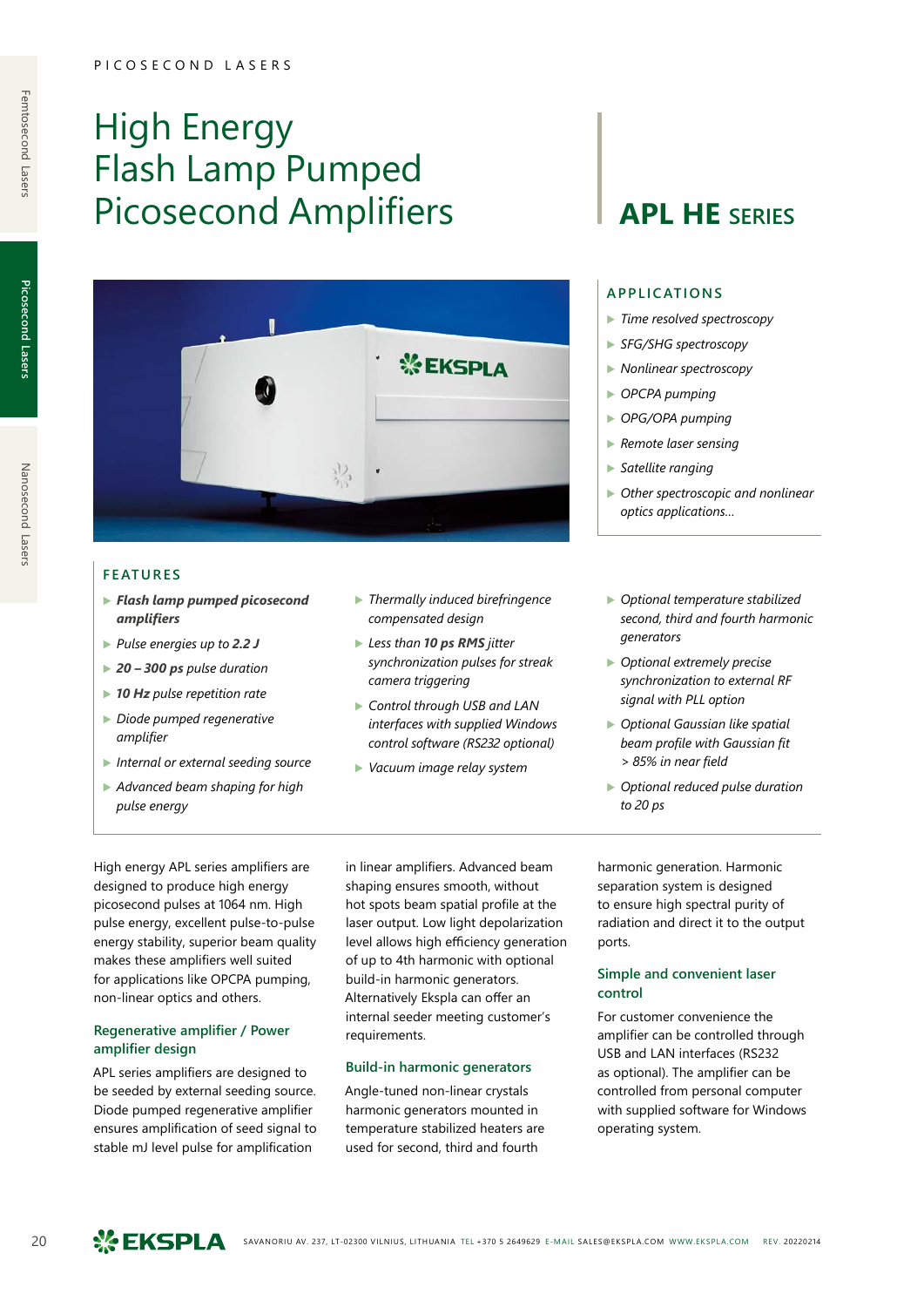

### **SPECIFICATIONS**

| <b>Model</b>                            | APL30010                                           | APL60010                                           | <b>APL1k10</b>                                        | <b>APL2k10</b>                                        |  |  |
|-----------------------------------------|----------------------------------------------------|----------------------------------------------------|-------------------------------------------------------|-------------------------------------------------------|--|--|
| <b>MAIN SPECIFICATIONS 1)</b>           |                                                    |                                                    |                                                       |                                                       |  |  |
| Output energy                           |                                                    |                                                    |                                                       |                                                       |  |  |
| Fundamental                             | $300 \mathrm{mJ}$                                  | $600 \text{ mJ}$                                   | $1000 \text{ m}$                                      | 2 200 mJ $^{2}$ 3)                                    |  |  |
| SH output <sup>4) 5)</sup>              | 200 mJ                                             | 400 mJ                                             | 650 mJ                                                | 1400 mJ                                               |  |  |
| TH output <sup>4)</sup>                 | 90 mJ                                              | 180 mJ                                             | 300 mJ                                                | 660 mJ                                                |  |  |
| FH output <sup>4)</sup>                 | 30 mJ                                              | 60 mJ                                              | $100 \mathrm{mJ}$                                     | 220 mJ                                                |  |  |
| Pulse repetition rate                   | 10 Hz                                              | 10 Hz                                              | 10 Hz                                                 | 10 Hz                                                 |  |  |
| Pulse duration <sup>6)</sup>            | $90 \pm 10$ ps                                     | $90 \pm 10$ ps                                     | $90 \pm 10$ ps                                        | $90 \pm 10$ ps                                        |  |  |
| Pulse energy stability $7$              |                                                    |                                                    |                                                       |                                                       |  |  |
| Fundamental                             | $\leq 0.6 \%$                                      | $\leq 0.6 \%$                                      | $\leq 0.6 \%$                                         | $\leq 0.6 \%$                                         |  |  |
| SH output <sup>4)</sup>                 | $\leq 0.8 \%$                                      | $\leq 0.8 \%$                                      | $\leq 0.8 \%$                                         | $\leq 0.8 \%$                                         |  |  |
| TH output <sup>4)</sup>                 | $\leq$ 2 %                                         | $\leq$ 2 %                                         | $\leq 2\%$                                            | $\leq 2\%$                                            |  |  |
| FH output <sup>4)</sup>                 | $\leq$ 3 %                                         | $\leq$ 3 %                                         | $\leq$ 3 %                                            | $\leq$ 3 %                                            |  |  |
| Long-term power drift <sup>8)</sup>     | $±$ 2 %                                            | ± 2%                                               | $±$ 2 %                                               | $±$ 2 %                                               |  |  |
| Beam spatial profile                    | Super-Gaussian <sup>9)</sup>                       | Super-Gaussian <sup>9)</sup>                       | Super-Gaussian <sup>9)</sup>                          | Super-Gaussian <sup>9)</sup>                          |  |  |
| Beam diameter <sup>10)</sup>            | 9 mm                                               | $~11$ mm                                           | $~17$ mm                                              | $\sim$ 23 mm                                          |  |  |
| Beam pointing stability <sup>11)</sup>  | $\leq$ 30 µrad                                     | $\leq$ 30 µrad                                     | $\leq$ 30 µrad                                        | $\leq$ 30 µrad                                        |  |  |
| Beam divergence                         | $\leq$ 0.5 mrad                                    | $\leq$ 0.5 mrad                                    | $\leq$ 0.5 mrad                                       | $\leq$ 0.5 mrad                                       |  |  |
| Pre-pulse contrast <sup>12)</sup>       | > 200:1                                            | > 200:1                                            | > 200:1                                               | > 200:1                                               |  |  |
| Optical pulse jitter <sup>13)</sup>     |                                                    |                                                    |                                                       |                                                       |  |  |
| Trig out                                | $\leq 50$ ps                                       | $\leq 50$ ps                                       | $\leq 50$ ps                                          | $\leq 50$ ps                                          |  |  |
| Pre-Trig out                            | $\leq 10$ ps                                       | $\leq 10$ ps                                       | $\leq 10$ ps                                          | $\leq 10$ ps                                          |  |  |
| With -PLL option                        | $\leq$ 3 ps                                        | $\leq$ 3 ps                                        | $\leq$ 3 ps                                           | $\leq$ 3 ps                                           |  |  |
| Polarization                            | Linear                                             | Linear                                             | Linear                                                | Linear                                                |  |  |
| PHYSICAL CHARACTERISTICS <sup>14)</sup> |                                                    |                                                    |                                                       |                                                       |  |  |
| Laser head size (W×L×H mm)              | $600 \times 1200 \times 300$                       | $600 \times 1500 \times 300$                       | $600 \times 1800 \times 300$                          | $900 \times 1800 \times 300$                          |  |  |
| Power supply size (W×L×H mm)            | $553 \times 600 \times 650$                        | $553 \times 600 \times 830$                        | $553 \times 600 \times 1230$                          | $553 \times 600 \times 1230$                          |  |  |
| Umbilical length <sup>15)</sup>         | 2.5 <sub>m</sub>                                   | 2.5 <sub>m</sub>                                   | 2.5 <sub>m</sub>                                      | 2.5 <sub>m</sub>                                      |  |  |
| <b>OPERATING REQUIREMENTS 16)</b>       |                                                    |                                                    |                                                       |                                                       |  |  |
| Electrical power                        | $200 - 240$ V AC,<br>single-phase,<br>$47 - 63$ Hz | $200 - 240$ V AC.<br>single-phase,<br>$47 - 63$ Hz | 208, 380 or 400 V AC,<br>three-phase,<br>50/60 Hz 17) | 208, 380 or 400 V AC,<br>three-phase,<br>50/60 Hz 17) |  |  |
| Power consumption 18)                   | $\leq$ 2 kVA                                       | $\leq$ 2.5 kVA                                     | $\leq$ 4.5 kVA                                        | $\leq$ 7 kVA                                          |  |  |
| Water supply                            | $\leq$ 3 l/min, 2 Bar,<br>max 20 $°C$              | $\leq 6$ l/min, 2 Bar,<br>max 20 $°C$              | $\leq$ 12 l/min, 2 Bar,<br>max 20 $°C$                | $\leq$ 14 l/min, 2 Bar,<br>max 15 $°C$                |  |  |
| Operating ambient temperature           | $22 \pm 2$ °C                                      | $22 \pm 2$ °C                                      | $22 \pm 2$ °C                                         | $22 \pm 2$ °C                                         |  |  |
| Storage ambient temperature             | $15 - 35 °C$                                       | $15 - 35 °C$                                       | $15 - 35 °C$                                          | $15 - 35 °C$                                          |  |  |
| Relative humidity (non-condensing)      | $\leq 80 \%$                                       | $\leq 80 \%$                                       | $\leq 80 \%$                                          | $\leq$ 80 %                                           |  |  |
| Cleanness of the room                   | <b>ISO Class 7</b>                                 | <b>ISO Class 7</b>                                 | <b>ISO Class 7</b>                                    | <b>ISO Class 7</b>                                    |  |  |
|                                         |                                                    |                                                    |                                                       |                                                       |  |  |

- 1) Due to continuous improvement, all specifications are subject to change without notice. The parameters marked 'typical' are indications of typical performance and will vary with each unit we manufacture. Presented parameters can be customized to meet customer's requirements. All parameters measured at 1064 nm if not stated otherwise.
- 2) 2 200 mJ energy is achieved with Super-Gaussian spatial beam profile of 11th or higher order (with steep edges). If lower order Super-Gaussian is required maximum pulse energy will be limited to 2 000 mJ.
- <sup>3)</sup> 2 500 mJ output energy is available upon request with longer pulse duration.
- 4) Harmonic outputs are optional. Specifications valid with respective harmonic module purchased. Outputs are not simultaneous.
- 5) Second harmonic specification is valid when only SH option is ordered. If TH/FH options are orders second harmonic efficiency is reduced to ~50 %.
- 6) Standard pulse duration is 90 ps. Other pulse durations can be ordered within range of 20 ps – 300 ps. Shortening the pulse duration below 90 ps will reduce the output energy proportionally.
- 7) Under stable environmental conditions, normalized to average pulse energy (RMS, averaged from 60 s).
- 8) Measured over 8 hours period after 30 min warm-up when ambient temperature variation is less than ±2 °C.
- 9) Super-Gaussian spatial mode of 6-11<sup>th</sup> order in near field.



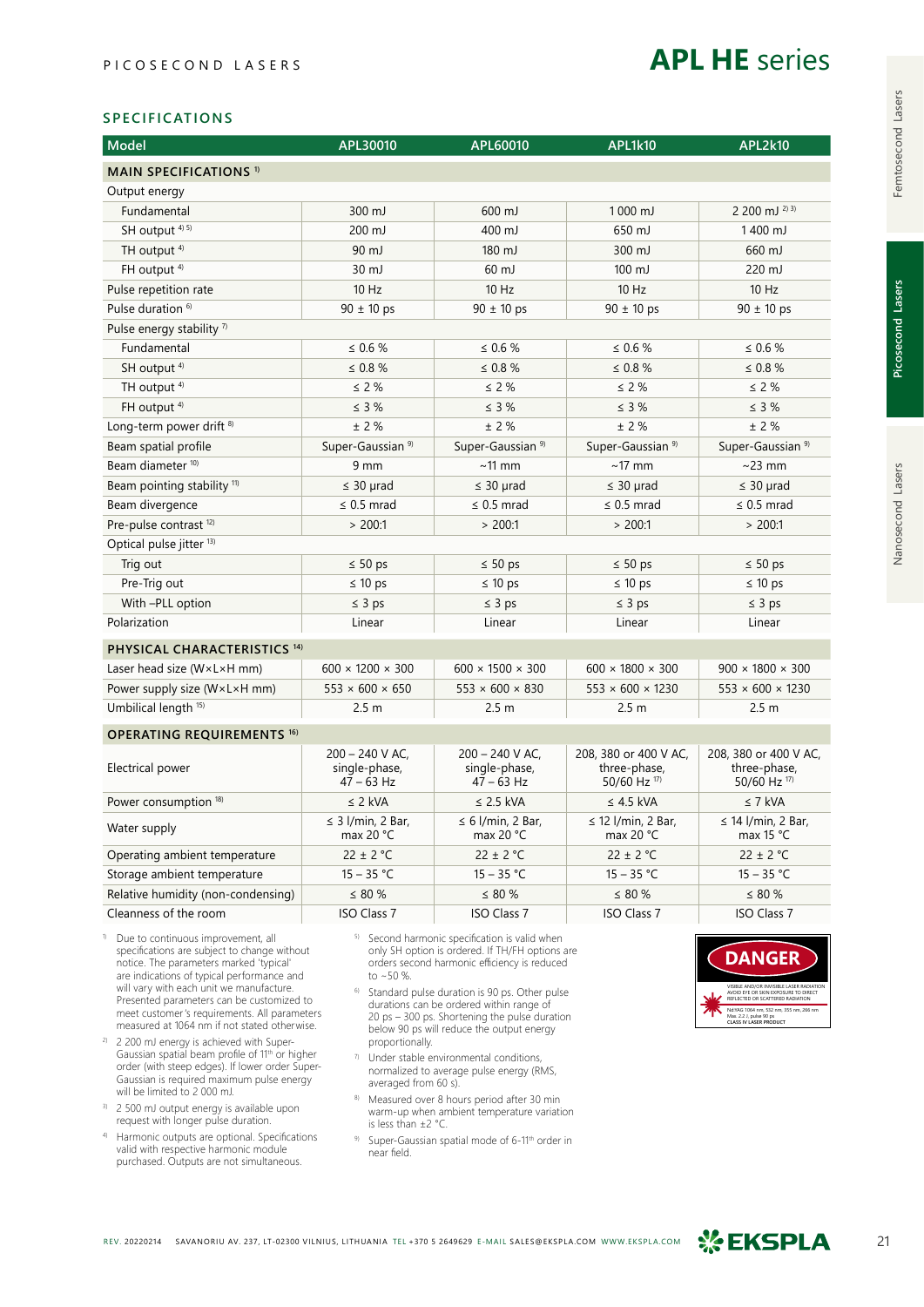### PICOSECOND LASERS

- 10) Beam diameter is measured at signal output at 1/e<sup>2</sup> level for Gaussian beams and FWHM level for Super-Gaussian beams.
- 11) Beam pointing stability is evaluated as movement of the beam centroid in the focal plane of a focusing element (RMS, averaged from 60 s).
- 12) 1000:1 contrast available upon request.
- 13) Optical pulse jitter with respect to electrical outputs:
	- Trig out > 3.5 V @ 50 Ω
	- Pre-Trig out >  $1 \vee \textcircled{a} 50 \Omega$  $-$  PLL option > 1 V @ 50  $\Omega$

**OPTIONS**

- 14) System sizes are preliminary and depend on customer lab layout and additional options purchased.
- 15) Longer umbilical with up to 10 m available upon request.
- <sup>16)</sup> The laser and auxiliary units must be settled in such a place void of dust and aerosols. It is advisable to operate the laser in air conditioned room, provided that the laser is placed at a distance from air conditioning outlets. The laser should be positioned on a solid worktable. Access from one side should be ensured.
- 17) Voltage fluctuations allowed are +10 % / -15 % from nominal value.

**APL HE** series

18) Required current rating can be calculated by dividing power rating by mains voltage. Power rating is given in apparent power (kVA) for systems with flash lamp power supplies and in real power (kW) for systems without flash lamp power supplies where reactive power is neglectable.

**Picosecond Lasers**

Picosecond Lasers

Nanosecond Lasers

| Option    | <b>Description</b>                                               | Comment                                     |
|-----------|------------------------------------------------------------------|---------------------------------------------|
| $-P20300$ | Custom pulse duration between 20 ps and 300 ps                   | Available w<br>pulse durat<br>proportiona   |
| $-G$      | Gaussian like spatial beam profile                               | Reduces the                                 |
| -FS       | External seeder input via motorized spectral<br>broadening stage | Requires $>$                                |
| -PLL      | Phase Lock Loop option for precise lock to external<br>RF signal | Electrical to                               |
| -SH/TH/FH | second, third and fourth harmonic outputs                        | Conversion<br>$\sim$ 30 % and<br>fundamenta |
|           |                                                                  | Replaces or                                 |

# Available with internal and external seeder. Shortening the pulse duration below 90 ps will reduce the output energy proportionally Reduces the output energy of fundamental by ~80 % Requires > 1.5 nJ per pulse @ 800 nm,  $\leq$  100 fs Electrical to optical signal jitter  $\leq 3$  ps Conversion efficiency from fundamental respectively ~50 %, ~30 % and ~10 %. Harmonic outputs not simultaneous with fundamental output -AW Water-to-Air cooling **Replaces or supplements Water-to-Water cooling unit. Heat**

## **POWER SUPPLY**

| <b>Cabinet</b> | Usable<br>height | Height H,<br>mm            | Width W,<br>mm | Depth D,<br>mm |
|----------------|------------------|----------------------------|----------------|----------------|
| $MR-9$         | 9 U              | 455.5 (519 <sup>1)</sup> ) | 553            | 600            |
| <b>MR-12</b>   | 12U              | 589 (653 <sup>1)</sup> )   | 553            | 600            |
| <b>MR-16</b>   | 16 U             | 768 (832 <sup>1)</sup> )   | 553            | 600            |
| <b>MR-20</b>   | 20U              | 889 (952 <sup>1)</sup> )   | 553            | 600            |
| <b>MR-25</b>   | 25U              | 1167 (1231 $\sqrt{1}$ )    | 553            | 600            |

<sup>1)</sup> Full height with wheels.



dissipation equals total power consumption

*Fig 1.* Typical APL laser system power supply dimensions (MR rack used depends on the laser model)



*Fig 2.* Typical external view of APL2k10 laser system with power supply (actual design might vary)

# Femtosecond Lasers Nanosecond Lasers Picosecond Lasers Femtosecond Lasers